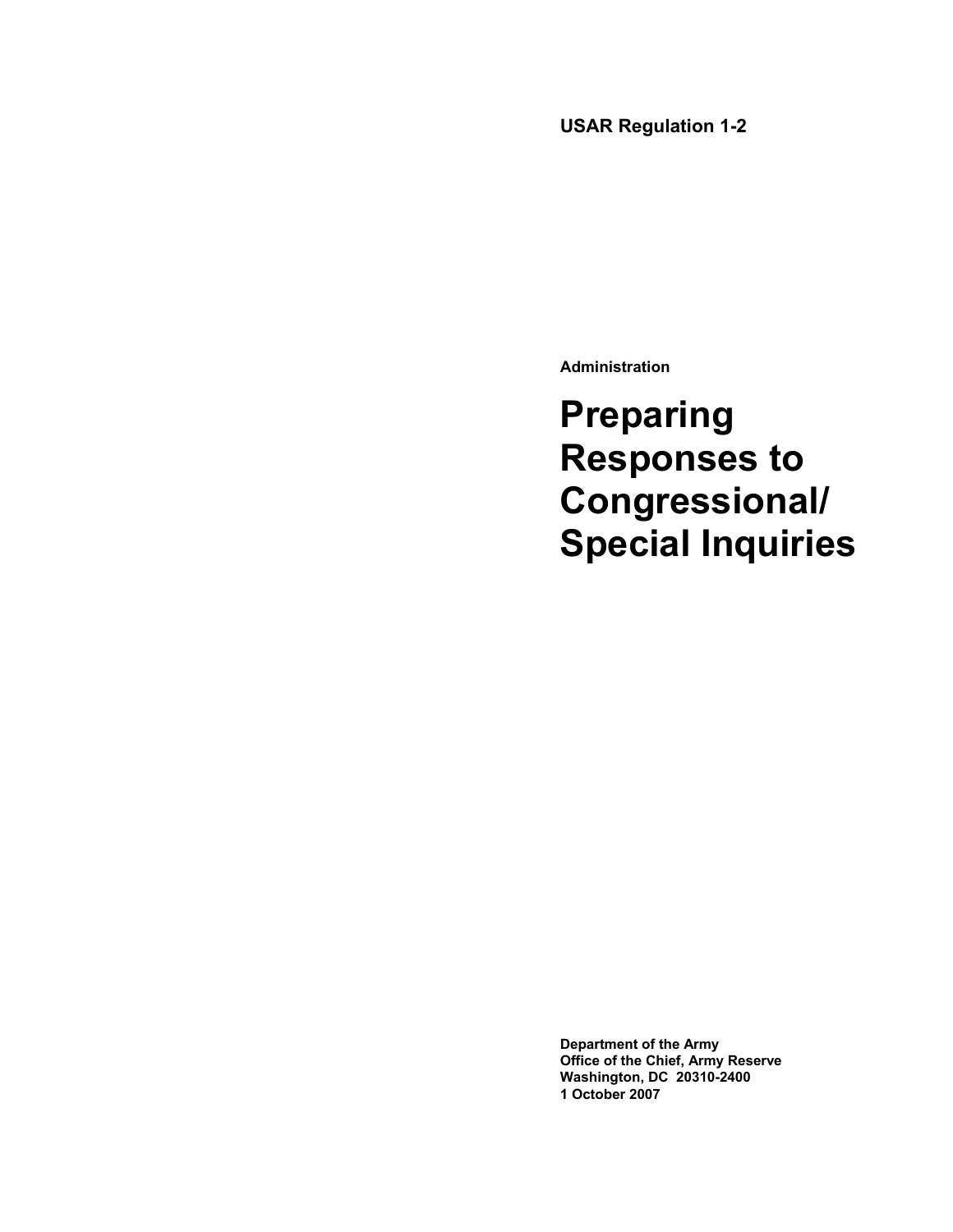# *SUMMARY of CHANGE*

# USAR Reg 1-2

Preparing Responses to Congressional/Special Inquiries

This rapid action revision, dated 1 October 2007-

- o References name change of related publication for recordkeeping requirement (para 2f).
- o References name change of DCSPER to USARC G-1 as proponent for all Congressional, Presidential, and Special Inquiries.
- o Contains extensive and updated information regarding the preparation of responses to congressional/special inquiries.
- o Explains more fully how the Army Reserve HQ Staff Agencies will respond to congressional/special inquiries (para 4c).
- o Explains more fully how the Major Subordinate Commands will respond to congressional/special inquiries (para 4e).
- o Adds an USARC G-1 requirement for HQ Staff Agencies to provide a current status and timely updates, as required (para 4b(17)).
- o Adds a requirement to implement the AR Chief of Staff 's Policy on Processing Final Responses to Congressional/Special Inquiries (para 4c(4)).
- o Adds a requirement for the Major Subordinate Command's to inform the USARC G-1 of any changes to the MSC full-time points of contact and their contact information (para 4g(17)).
- o Adds a sample interim response (Figure 2).
- o Includes a revised sample of a MSC response memorandum (Figure 3).
- o Includes a completely revised Appendix A, Preparation Guidance for Responses (paras A-1 and A-2).
- o Includes an updated MSC Congressional Checklist/Guidance (Appendix A, para A-4)
- o Includes a revised Glossary (Sections I and II).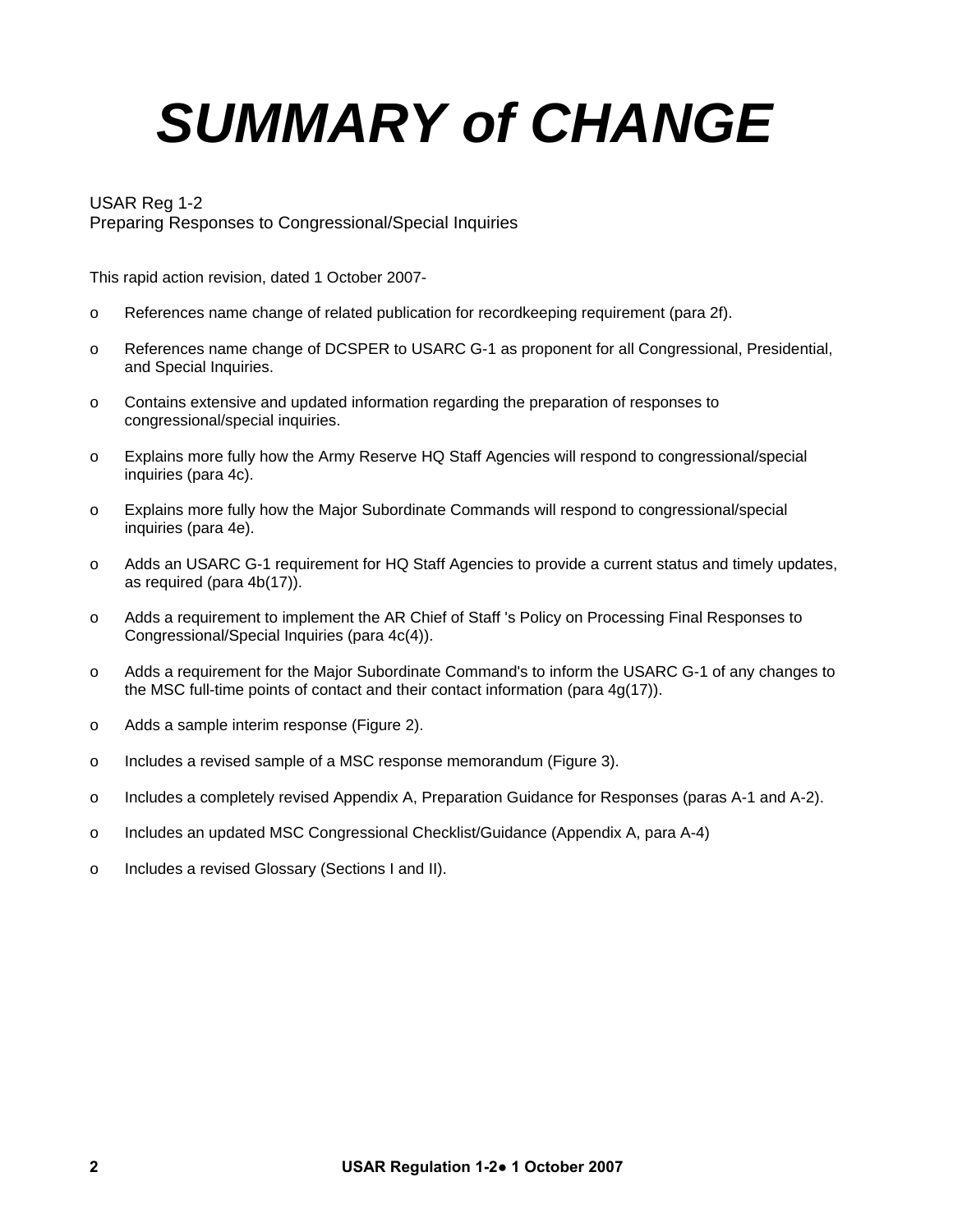DEPARTMENT OF THE ARMY \***USAR Regulation 1-2** HEADQUARTERS, UNITED STATES ARMY RESERVE 1401 DESHLER STREET SW FORT MCPHERSON, GA 30330-2000 1 October 2007

# **Administration**

# **PREPARING RESPONSES TO CONGRESSIONAL/SPECIAL INQUIRIES**

#### FOR THE COMMANDER:

ANNE F. MACDONALD Brigadier General, USA Chief of Staff

OFFICIAL:

CHARLES E. PHILLIPS, JR. Colonel, GS Deputy Chief of Staff, G-2/6

**History.** This publication is a rapid action revision. The portions affected by this rapid action revision are listed in the summary of change.

**\_\_\_\_\_\_\_\_\_\_\_\_\_\_\_\_\_\_\_\_\_\_\_\_\_\_\_** 

**Summary**. This regulation prescribes policy and procedures for the preparation of responses to Congressional and Special Inquiries. This includes response to Presidential, Department of Defense (DOD), and private citizen inquiries received

# telephonically or by correspondence.

**Applicability.** This regulation applies to the US Army Reserve (USAR) Headquarters (HQs) and Major Subordinate Commands (MSCs). Local reproduction is authorized. A link to this regulation and other Command publications is on the USARC INTRANET at<https://usarcintra/>

**Proponent and exception authority.** The proponent of this regulation is the Army Reserve G-1, Mission Support Division. The proponent has the authority to approve exceptions to this regulation that are consistent with controlling laws and regulations.

#### **Army management control**

**process.** This regulation does not contain management control provisions.

**Suggested improvements.** Users are invited to send comments and suggested improvements on DA Form 2028

**\_\_\_\_\_\_\_\_\_\_\_\_\_\_\_\_\_\_\_\_\_\_\_\_\_\_\_\_\_\_\_\_\_\_\_\_\_\_\_\_\_\_\_\_\_\_\_\_\_\_\_\_\_\_\_\_\_\_\_\_\_\_\_\_\_\_\_\_\_\_\_\_\_\_\_\_\_\_\_\_\_\_\_\_\_\_\_** (Recommended Changes to Publications and Blank Forms) directly to Commander, USAR (ARRC-PRA), 1401 Deshler Street SW, Fort McPherson, GA 30330-2000

#### **Supplementation.**

Supplementation of this regulation is prohibited without prior approval from Commander, USAR (ARRC-PRA) 1401 Deshler Street SW, Fort McPherson, GA 30330-2000.

**DISTRIBUTION:** This publication is available in electronic media on the Army Reserve Intranet web site at [https://usarcintra](https://usarcintra/) and on the Army Reserve Component portion of the Army Knowledge Online (AKO) website at [http://www.us.army.mil](http://www.us.army.mil/). It is intended for command levels B and C. Local reproduction is authorized.

#### **1. Purpose**

This regulation prescribes policies and procedures for the preparation of responses to Congressional and Special Inquiries. This includes responses to Presidential, Department of Defense (DOD), and private citizen inquiries received telephonically or by correspondence.

# **2. References**

Related publications are:

- a. AR 1-20, Legislative Liaison.
- b. AR 1-9, White House Liaison, Communications, and Inspections.
- c. AR 25-50, Preparing and Managing Correspondence.
- d. AR 25-400-2, The Army Records Information Management System (ARIMS)
- e. DA Pam 600-67, Effective Writing for Army Leaders.
- f. USAR Memo 25-1, USAR Staff Guide.

 g. Recordkeeping requirements. This regulation requires the creation, maintenance and use of the following specific records. See the US Army Records Management Declassification Agency (USARMDA) Army Records Information

\*This publication supersedes USARC Regulation 1-2, dated 1 March 2001.

 $\_$  ,  $\_$  ,  $\_$  ,  $\_$  ,  $\_$  ,  $\_$  ,  $\_$  ,  $\_$  ,  $\_$  ,  $\_$  ,  $\_$  ,  $\_$  ,  $\_$  ,  $\_$  ,  $\_$  ,  $\_$  ,  $\_$  ,  $\_$  ,  $\_$  ,  $\_$  ,  $\_$  ,  $\_$  ,  $\_$  ,  $\_$  ,  $\_$  ,  $\_$  ,  $\_$  ,  $\_$  ,  $\_$  ,  $\_$  ,  $\_$  ,  $\_$  ,  $\_$  ,  $\_$  ,  $\_$  ,  $\_$  ,  $\_$  ,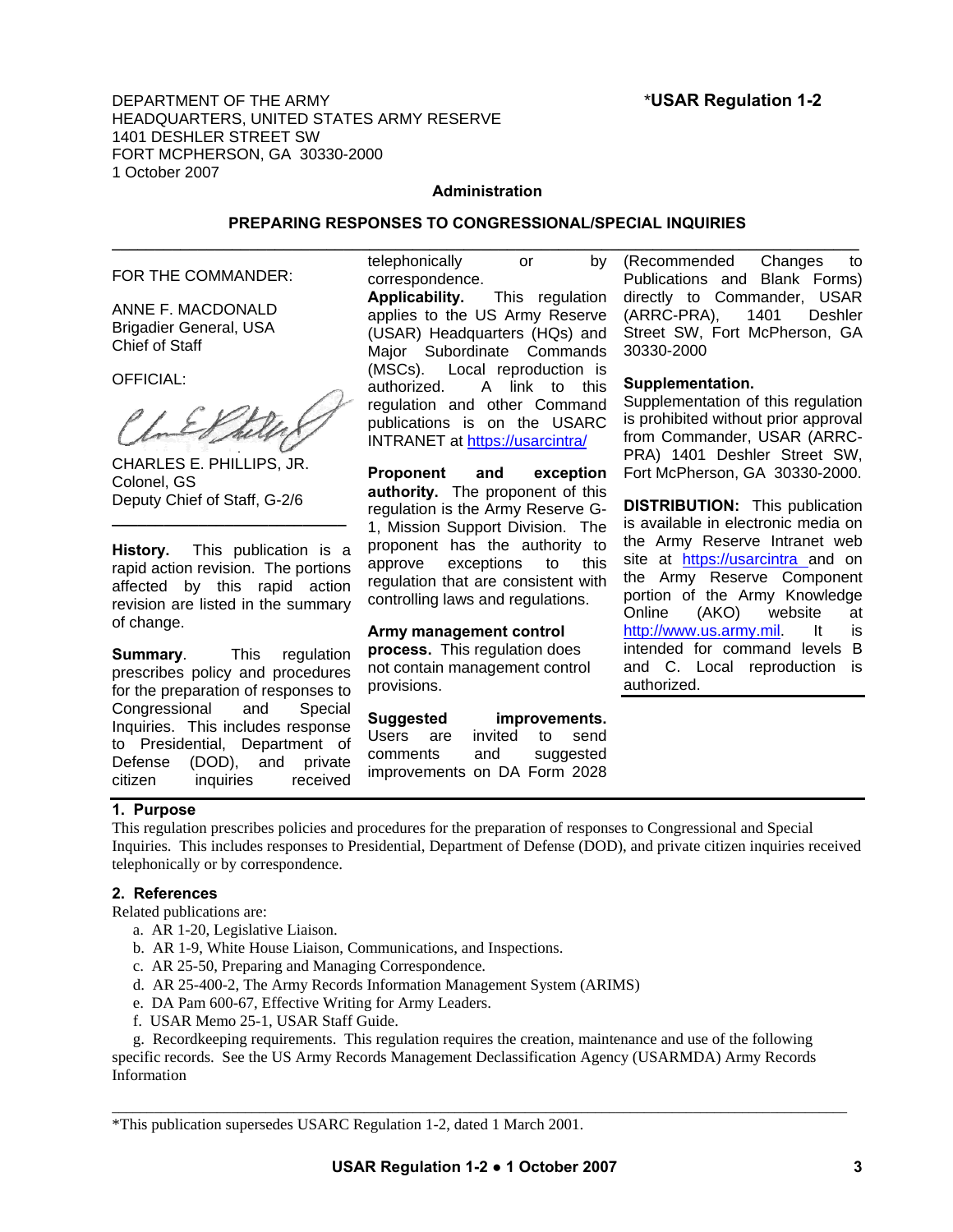Management System (ARIMS) (AR 25-400-2) website at [www.arims.army.mil](http://www.arims.army.mil/) for file number descriptions and dispositions. Cases will be filed under record number "1-20e," Congressional Correspondence. Use case number, name, or other unique identifying title as a sub-title on the folder.

**3. Explanation of Terms and Abbreviations.** Terms and abbreviations used in this regulation are explained in the glossary.

# **4. Responsibilities**

 *a. Office of the Chief of Legislative Liaison (OCLL).* The OCLL receives inquiries, and subsequently tasks the US Army Reserve to respond to inquiries related to their soldiers. Occasionally, Members of Congress or their staff may request information directly from any level of command.

 *b. Deputy Chief of Staff (DCS), G-1.* The G-1 is the proponent for all Congressional, Presidential, and Special Inquiries and is responsible for dissemination of the final response or for providing input as directed by OCLL or the Office of the Chief, Army Reserve (OCAR). The G-1 staff will -

 (1) Receive tasking from OCLL, OCAR, or directly from Members of Congress. Review fully to determine the nature of the inquiry and the extent of Army Reserve involvement, and determine whether individuals involved are current or former members of the Command.

 (2) Establish and maintain information on the congressional database including the current status, completion, or transfer dates. Fields include: source of tasking, receipt date, suspense date, Member of Congress, constituent's name (last, first, and middle initial), constituent's social security number (SSN), Major Subordinate Command (MSC), responsible agency tasked, a subject code, and either the current status or required completion date.

(3) Transfer inquiries that are not related to the Army Reserve to the appropriate command or agency.

(4) Prepare an inquiry file folder with ARIMS record number 1-20e and sub-title that contains:

(a) Printed coversheet produced from the Congressional/Special Inquiry Database.

 (b) Documentation to include copies or originals of: letter from constituent; request from Member of Congress; tasker from OCLL or other agency; tasking e-mail to Army Reserve HQ staff agency or to an MSC; tasking response (memorandum) from MSC or Army Reserve HQ staff agency; Conversation Record (Optional Form (OF) 271); supporting documentation; and correspondence from subordinate units or intermediate commands. All documents will be arranged in reverse chronological order (most recent on top) and working drafts (folded) will be placed on top of the response.

 (5) Send electronic Tasker (Figure 1) to an Army Reserve HQ staff agency. A suspense date will be included in the tasking e-mail to an MSC.

(6) Maintain open cases in suspense file pending receipt of response from staff agency or MSC.

(7) Review supporting documentation received from either the staff agency or MSC for completeness, obtain

additional information, if required, and prepare draft or final responses (see Figure 4) in letter format. (8) After proofreading for content and style review, the final response will be signed and dated.

(9) Dispatch response directly to the Member of Congress via first class mail with copies furnished to OCLL,

MSCs, and staff agencies involved.

(10) Close out case in database. The date of the final signed response letter is the closed date.

 (11) File the folder containing the database coversheet and a copy of final signed responses, as well as any interim response and all supporting documentation in file number 1-20e in accordance with AR 25-400-2. Files are maintained for 2 years and then destroyed. *(Note: File will not include unsigned, undated pieces of paper. Working drafts may be destroyed upon signing of the final response. Working drafts will not be used to record new or updated information. An OF 271 or other documentation will be used.)* Subsequent inquiries on the same Soldier or subject are filed in the same folder.

(12) If the OCLL/OCAR suspense cannot be met, prepare an interim response memorandum (Figure 2) providing a full explanation of why the response has been delayed. This will be based on information provided by the tasked HQ staff agency or MSC and will contain the expected date of the final response.

 (13) Prepare a final draft response when requested by OCLL or OCAR. This will be done in accordance with instructions received from higher headquarters.

 (14) Respond to telephonic inquiries in accordance with instructions provided by House or Senate Liaison Officers. These inquiries are received via e-mail, phone or fax, and will be logged into the database and tasked to the appropriate agency or office.

(15) Require a current status and timely updates for reporting purposes, as required.

c. *The USARC G-1, Congressional Functional Liaison.* The Congressional Liaison will -

 (1) Provide training to key personnel responsible for preparing responses to congressional and special inquiries.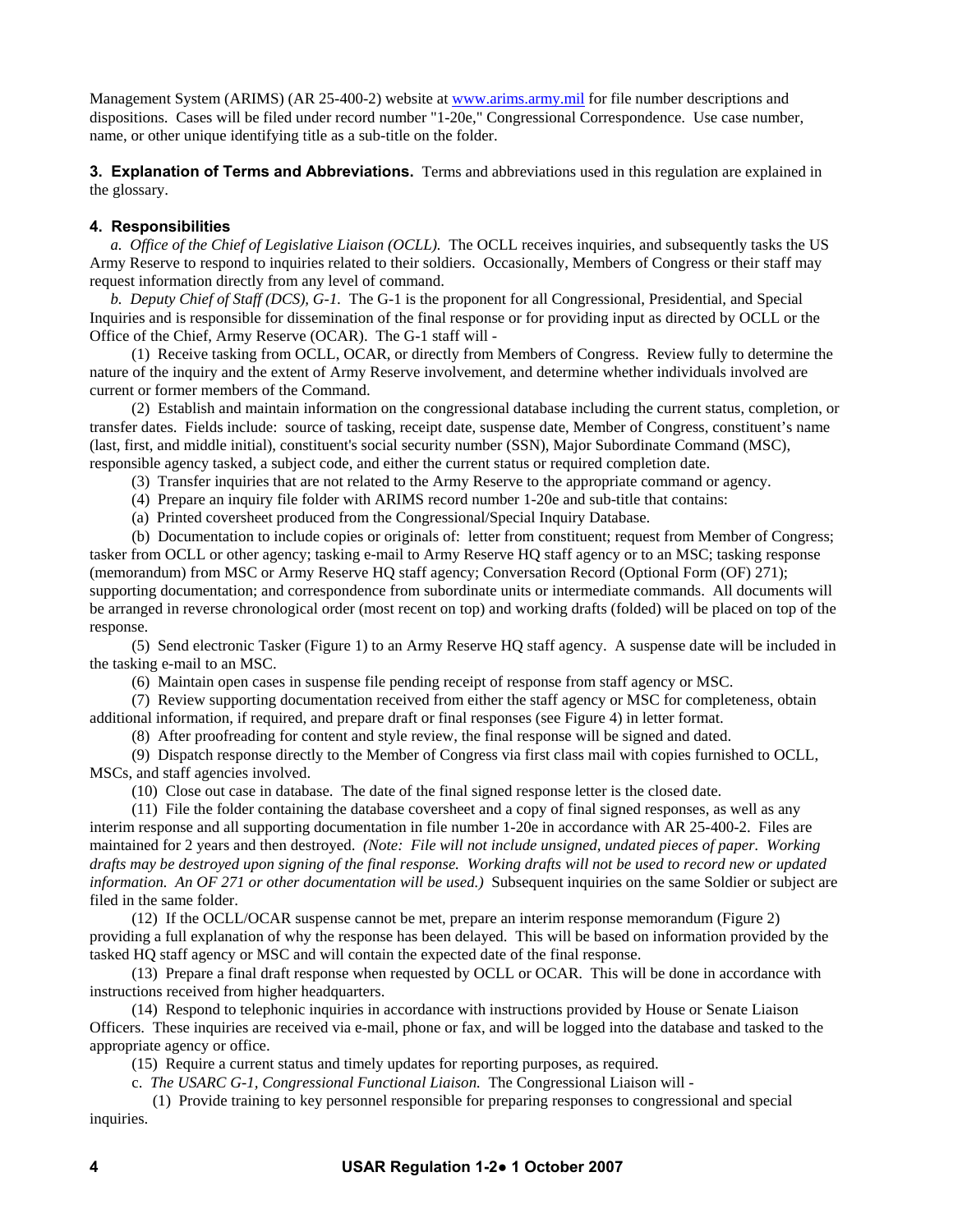(2) Provide a timeliness report on congressional statistics for the Chiefs of Staff, USAR MSCs. The monthly report will include the total number of congressional and special inquiries received and the timeliness in which they were processed by each command.

(3) Require a current status and timely updates for reporting purposes, as required.

 *d. Army Reserve HQ staff directorates/agencies*. Staff directorates/agencies will -

 (1) Receive tasker and inquiry from the G-1 via e-mail (see Figure 1). Additional instructions will be included in the tasker Remarks block.

 (2) If the OCLL/OCAR suspense cannot be met, prepare an interim response (see Figure 2) providing a full explanation of why the response has been delayed and the expected date of the final response.

 (3) After receiving the reply from the Major Subordinate Command (MSC), complete the response by the suspense date. The final response will be left undated.

(4) Provide a final response to inquiries relating to the staff agency's functional area.

 (5) Forward the signed response to the Chief of Staff with an accompanying USAR Form 9-R for review and approval. Once approved, and received from the SGS, the final response is given to the G-1's Congressional Liaison Specialist for dating, dispatching, and closing out the tasker.

(6) As required by G-1, provide a current status and timely update for reporting purposes.

*e. USARC G-1*. In some cases, the G-1 may be required to respond to an inquiry. In these instances, the G-1 may ask a HQ staff agency/directorate to review the G-1's response. In these cases, the HQ staff agency will -

(1) Review the MSC's response for subject matter accuracy. The staff agency response, via e-mail, will indicate the applicable regulatory guidance that was used in the review and that the action officer agrees or disagrees with the MSC's response (see Figure 3).

 (2) Take corrective action if an MSC's response is inaccurate. The staff's response will include action taken to correct the MSC's response and the person contacted at the MSC.

(3) Respond to telephonic inquiries in accordance with guidance provided by the G-1.

 f. *Office of the Staff Judge Advocate (SJA)*. The SJA will conduct, at each level of command, a legal review of all inquiries involving current or potential legal issues. Additionally, any response that involves the release of records or information will be coordinated with the Freedom of Information Act (FOIA) Officer.

 g. *Major Subordinate Command (MSC)*. The MSC will reply by memorandum, via e-mail, to answer the G-1 email tasker within the suspense specified. The MSC will -

(1) Verify, via telephone or e-mail, receipt of e-mail tasker to the USARC G-1 within 24 hours.

 (2) Review the suspense date provided in the USARC G-1 e-mail tasker, with special attention to any remarks, which may contain additional/specific guidance.

(3) Review the inquiry in depth to identify issues.

 (4) When the matter under consideration requires contact with the Soldier making the complaint, before a reply to the inquiry can be made, ensure the Soldier is contacted to resolve his/her issues.

(5) Use the Congressional Checklist/Guidance (appendix A, para A-4).

(6) Notify the unit commander(s) involved and the chain of command.

 (7) Task the appropriate headquarters agency or subordinate unit to provide documentation relating to the issues involved.

 (8) Review documentation relating to the inquiry and confirm that Army regulatory guidance was followed in all cases, or if not, that subsequent corrective action has been taken or initiated.

 (9) Ensure all cases involving sexual harassment or racial discrimination are referred to and reviewed by the MSC Equal Opportunity Adviser (EOA).

 (10) Reply by memorandum (see Figure 3), via e-mail, in accordance with AR 25-50, to the G-1 e-mail tasker. Guidance for preparing responses is at Appendix A. This memorandum will include the following:

 (a) The MSC's full-time point of contact, his/her e-mail address and phone number(s). This individual must be available to clarify any questions regarding the MSC's response and able to gather additional documentation.

 (b) Specific actions taken by the MSC, i.e., appointed an investigating officer (in accordance with AR 15-6, Procedures for Investigating Officers and Board of Officers); obtained copies of documents available from unit files (copies enclosed); reviewed information obtained from subordinate unit; counseled an individual; initiated an IG investigation; directed the EOA to review the situation; ordered a subordinate commander to take corrective action; completed necessary paperwork and forwarded to action agency, or approved an action.

(c) Date that corrective action, if necessary, was taken or will be taken.

 (d) Verification that all documents or information received from subordinate units or commands have been reviewed by the MSC HQ and that Army regulatory guidance has been followed or that corrective action has been initiated.

(e) Date the unit commander was notified of the inquiry.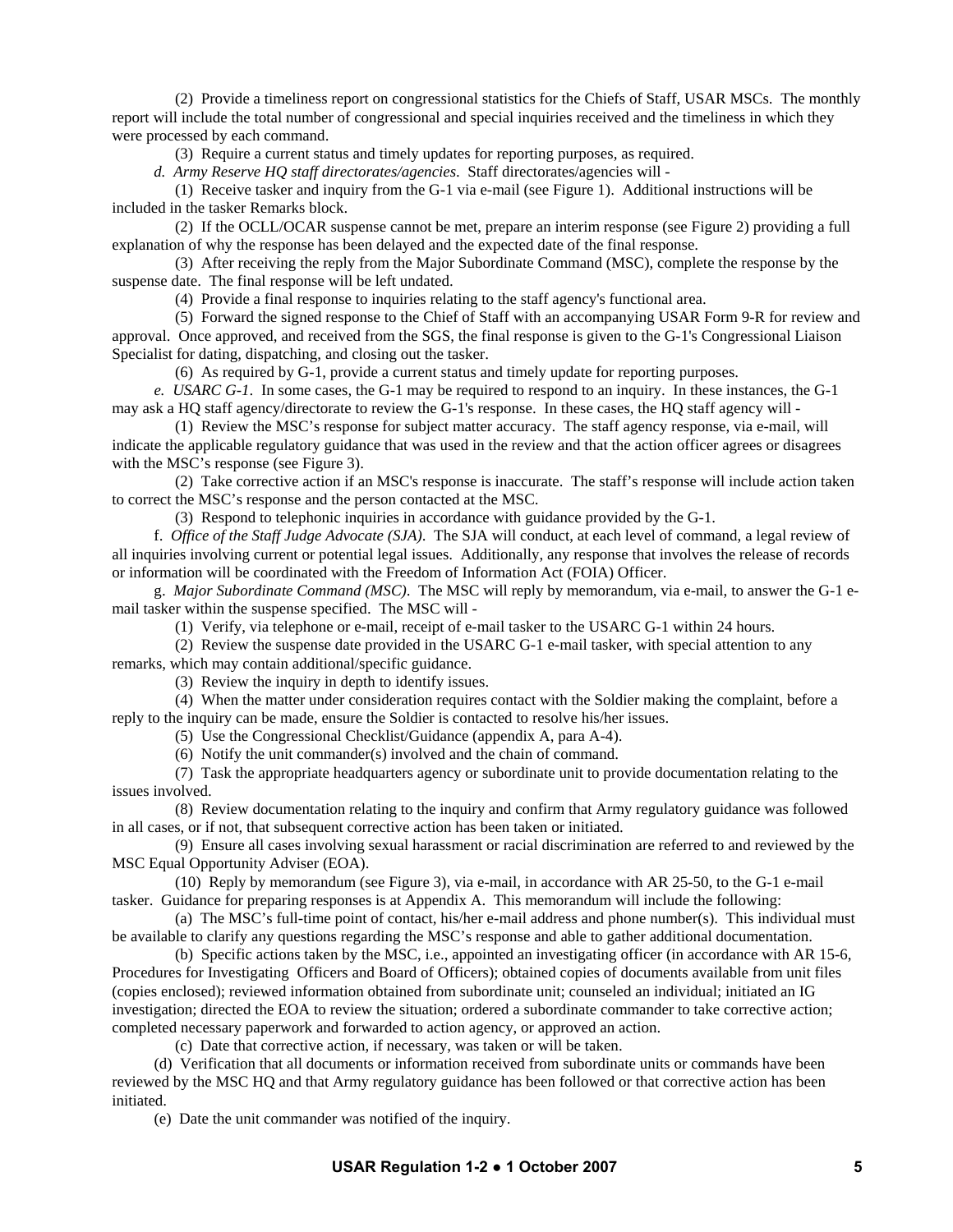(11) Staff response through appropriate staff agency prior to submitting to the USAR, e.g., requests for conditional release will be staffed through enlisted or officer personnel management branch, EO issues through EO Adviser.

 (12) Return the memorandum and all supporting documentation to USAR via e-mail or fax (if unable to e-mail) by the suspense date. Extensive supporting documentation will be mailed and appropriate annotation made to the memorandum. If the suspense cannot be met, request an extension from the G-1 by calling the number indicated on the e-mail Tasker.

 (13) Ensure responses are brief and/or clarify input of subordinate commands by providing concurrence. Memorandums received from subordinate units or commands may be included as a part of the MSC response. The elements in paragraphs  $4g(10)(a)$ , (b), (c), and (d) this regulation, must be included in all MSC responses.

 (14) When contacted directly from a Member of Congress, notify USARC, G-1 for logging and retasking of the direct inquiry. In such cases, the MSC final response will be cleared by the USARC G-1 prior to dispatch to the Member of Congress. Ensure a copy of the MSC response is forwarded to this Headquarters (ARRC-PRA). Normally this will only occur when the correspondent writes directly to this Headquarters and is rebutting information provided in the MSC's previous response. If there are extraneous issues in the rebuttal, contact this Headquarters for guidance.

 (15) Only have their Commanding General, Deputy Commanding General, Chief of Staff or the Executive Officer sign memorandum response for Congressional and special inquiries.

(16) Respond to telephonic inquiries in accordance with guidance provided by the USARC G-1.

 (17) Inform the USARC G-1, Congressional Program Liaison, of any changes to the MSC full-time point(s) of contact and alternate(s), his/her e-mail address(es), and phone number(s).

*h. Equal Opportunity (EO) Advisor*. The EO advisor at each level of command will review all inquiries which allege sexual harassment or racial discrimination prior to preparation of the response.

*i. Public Affairs Office (PAO)*. The PAO at each level of command will review all inquiries that have the potential to generate news media interest or that relate to already existing news media coverage.

#### **5. Policies**

 a. Headquarters, Department of the Army (HQDA), policy is to make information promptly available to Members of Congress and their staff. Only pertinent regulations and directives relating to security and protection of individuals' privacy limit this policy.

 b. Soldiers will be encouraged to use all internal means available to resolve problems. This will include exercising the chain of command, Inspector General (IG), and EO Advisor channels. No one will discourage or prohibit Soldiers or civilian employees from writing or calling directly to their representatives in Congress or take punitive or administrative action against them because they, or someone on their behalf, contacted a Member of Congress.

 c. Responses will be prepared in accordance with HQDA suspense guidelines. Congressional and special inquiries are to be handled with confidentiality and access is restricted to those with a "need to know." Copies of inquiries will be restricted to official file copies maintained by the congressional point of contact established by the MSC.

 d. Multi-component units will process Congressional/Special inquiries per the policy of the parent organization's command.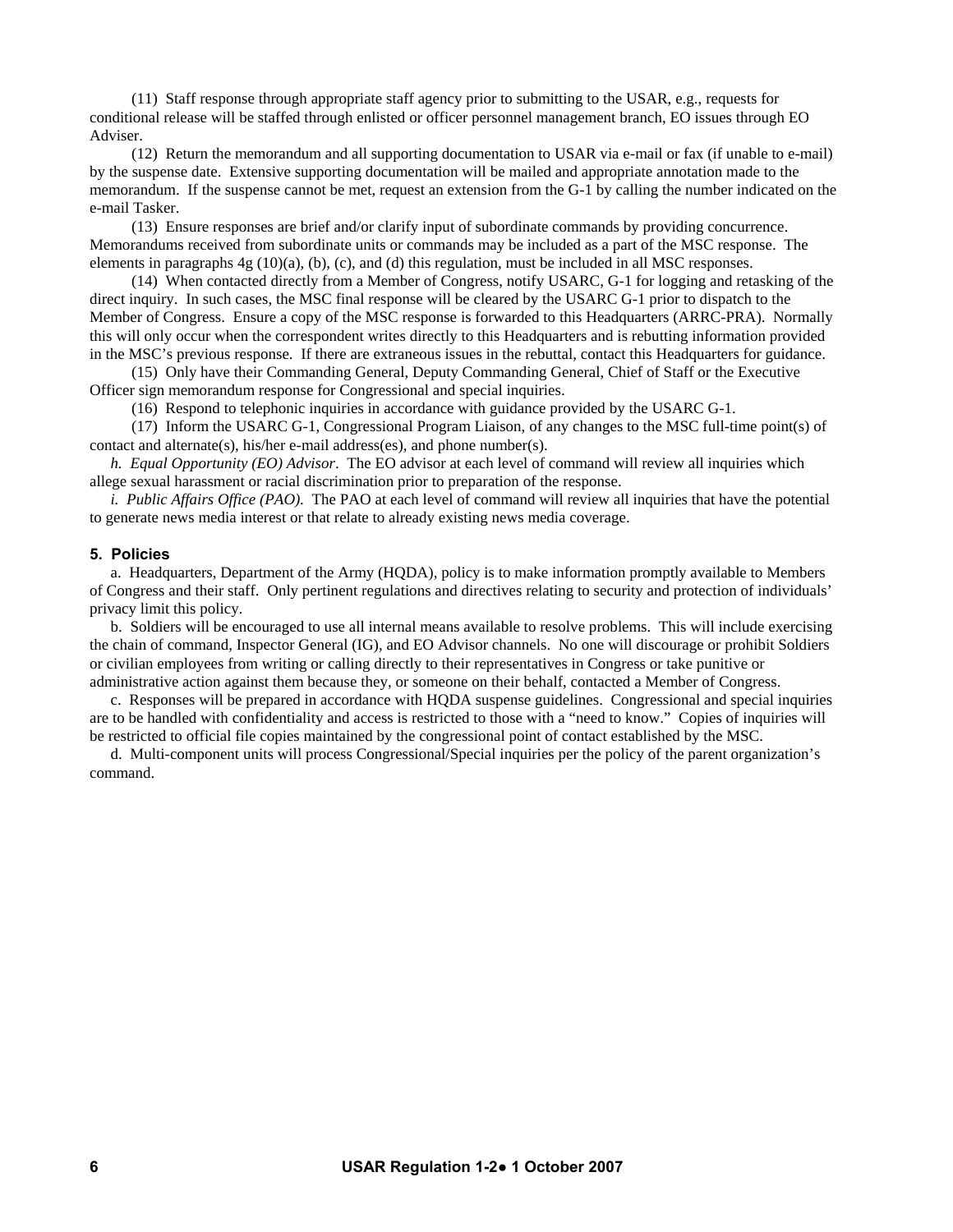| <b>Tasker Date</b>      | 03/28/2007 (MM/DD/YY)                 |                  | Name JONES JOHN B                              |
|-------------------------|---------------------------------------|------------------|------------------------------------------------|
|                         | Suspense Date 04/18/2007 (MA/DD/YY)   | Writer           |                                                |
| Control ID              | 70312222                              | SSN              | MSC 088 RRC<br>Rank SFC<br>123-45-6789         |
| <b>Type Inquiry</b>     | Congressional<br>$\blacktriangledown$ | Unit             | <b>391 ENG BN</b>                              |
| USARC AO                | Edna M Cole, (404) 464-9008           |                  |                                                |
| <b>Agencies Tasked:</b> | Role:                                 | ATTN: ARRC-PRA-P | PRINT<br>ADD<br>EXIT                           |
| $6-8$                   | <b>Action</b>                         |                  |                                                |
|                         |                                       | ▼                | <b>Instructions:</b>                           |
|                         |                                       | ▼                | Prepare response IAW USARC Reg 1-2, para 4e. v |
|                         |                                       |                  |                                                |

| Cong           | Record: 20924/20924<br>Record Unlocked |                  |  | Num<br>$\ln s$ | 12:35:29 pm |
|----------------|----------------------------------------|------------------|--|----------------|-------------|
| <b>H</b> start | <sup>1</sup> Inbox - Microsoft Out     | Microsoft FoxPro |  | 41             |             |

**Figure 1. Electronic tasker from G-1 sample.**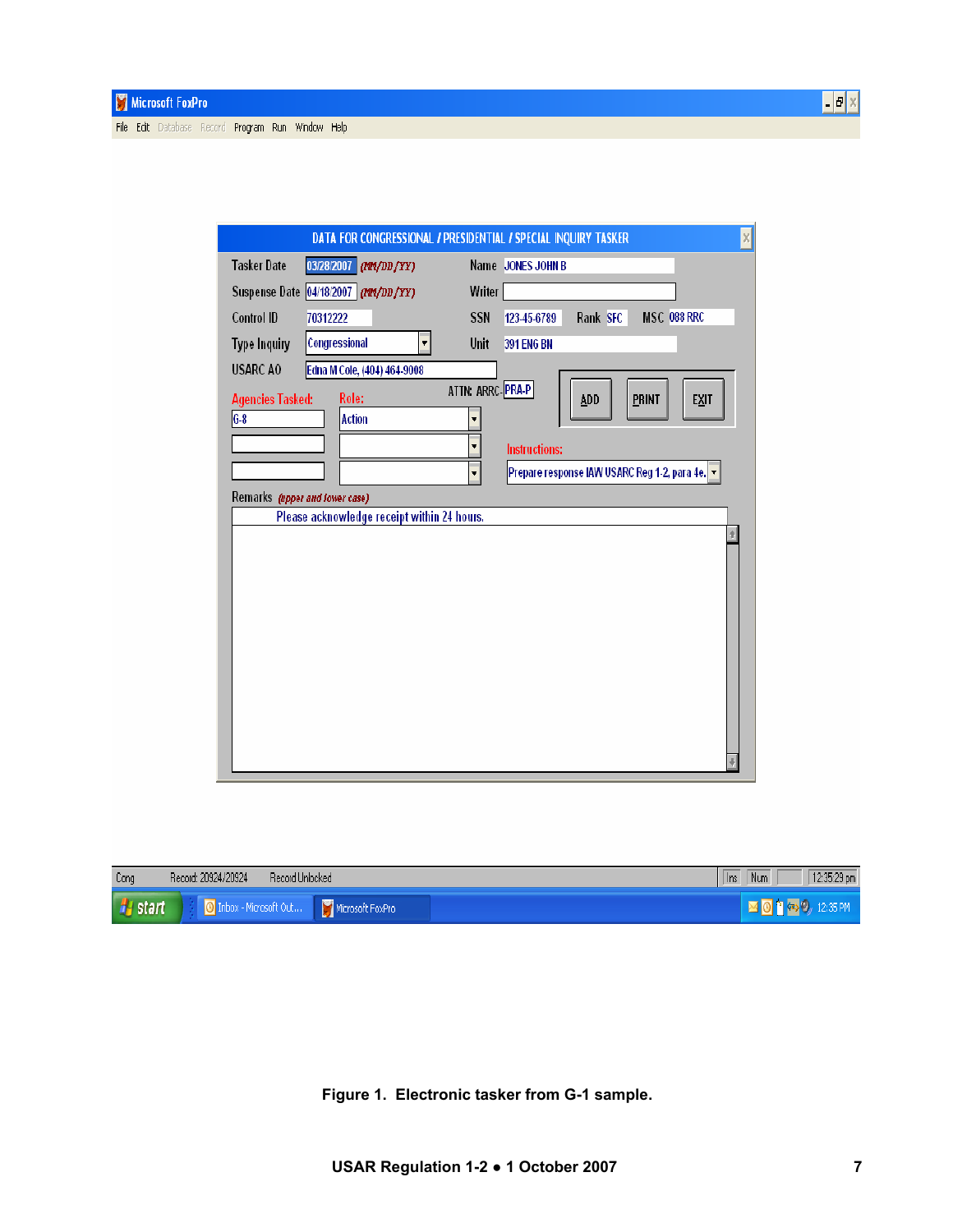

#### **DEPARTMENT OF THE ARMY HEADQUARTERS, UNITED STATES ARMY RESERVE COMMAND 1401 DESHLER STREET SW FORT MCPHERSON, GA 30330-2000**

January 10, 2007



Deputy Chief of Staff, G-1

**REPLY TO ATTENTION OF**

Honorable Jim Cooper Representative in Congress 706 Church Street Suite 101 Nashville, Tennessee 37203

Dear Mr. Cooper:

 This is an interim response to your December 15, 2006, inquiry on behalf of Sergeant First Class John B. Jones regarding his request for payment of medical bills.

 Sergeant First Class Jones is assigned to a unit within the 88th Regional Readiness Command. In order to afford you the most thorough and accurate response, we must obtain additional information from that command. We anticipate providing you a final response by February 9, 2007.

Sincerely,

John P. Soldier Colonel, US Army Deputy Chief of Staff, G-1

Copy Furnished:

Office of the Secretary of the Army, Chief, Legislative Liaison (OCLL#: 70312022/Smith) Commander, 88th Regional Readiness Command (Code 04R)

**Figure 2. Interim response (civilian style letter) sample.**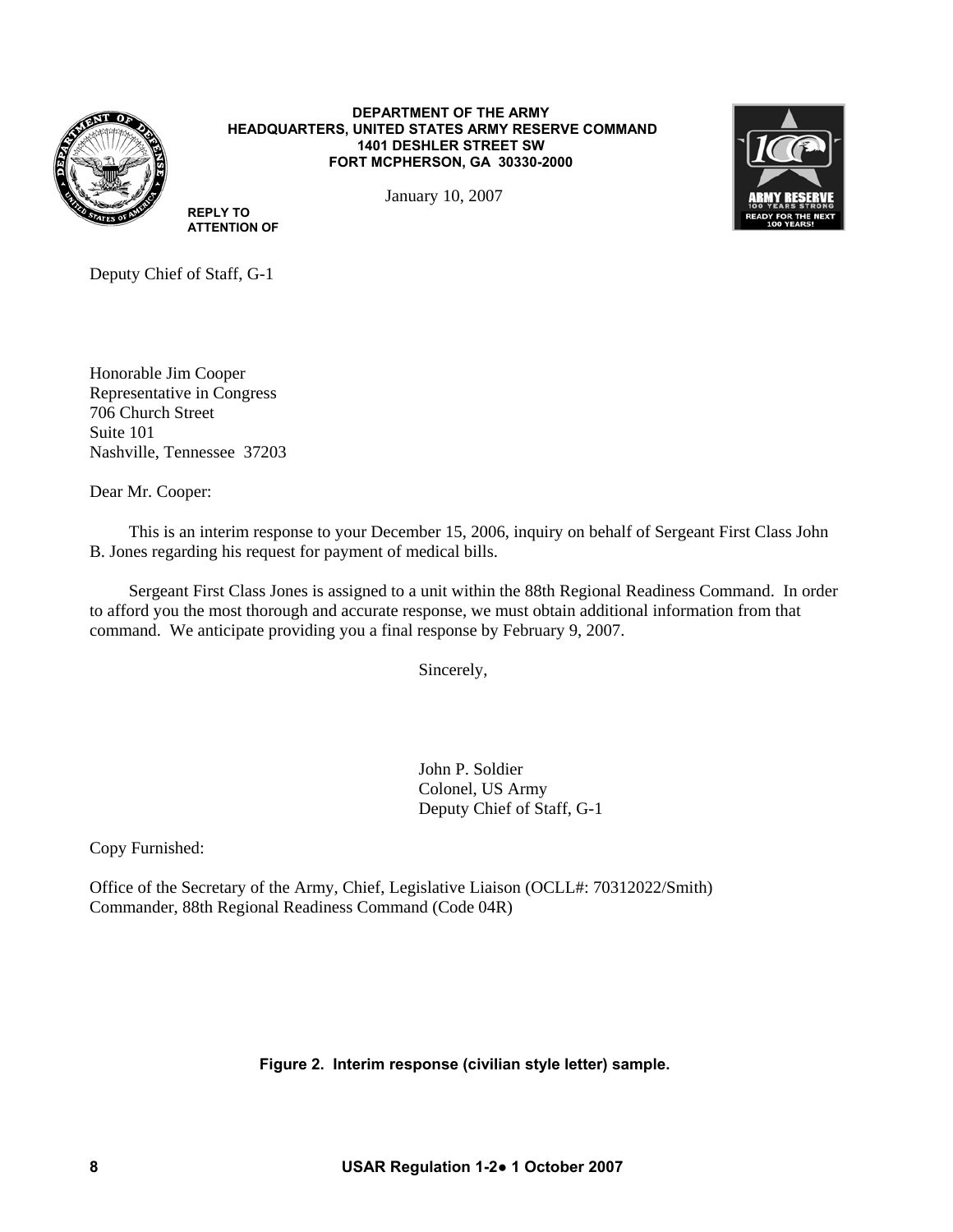

**DEPARTMENT OF THE ARMY HEADQUARTERS, 88TH REGIONAL READINESS COMMAND 506 ROEDER CIRCLE FORT SNELLING, MINNESOTA 55111-4009** 



**REPLY TO ATTENTION OF**

ARRC-XXX-PR 7 January 2007

MEMORANDUM FOR Commander, U S Army Reserve, (ARRC-PRA), 1401 Deshler Street SW, Fort McPherson, GA 30330-2000

SUBJECT: Congressional Inquiry – Jones, John B., SFC

1. BACKGROUND: SFC Jones has requested assistance in receiving the prior-service enlistment bonus as promised in his enlistment contract.

2. ACTIONS TAKEN: This Command has researched the concerns addressed by SFC Jones; a TPU Soldier assigned to the 180 TC Co, Det 1, Bay City, MI, a unit within this Command.

3. FINDINGS AND FOLLOW UP ACTIONS: IAW current USARC G-8 guidance, the initial payment of the bonus is paid from two systems: REQUEST and RMS. In SFC Jones' case, this unfortunately did not happen. Therefore, the 88th RRC Finance Administration Specialist has taken action to have SFC Jones' bonus processed. His contract was forwarded to OCAR-RTD, SGT Robert Moore, along with the appropriate documentation to have the bonus paid. This Command will send an update on the status of the bonus payment on Tuesday, 20 February 2007.

4. For additional information in regards to this action contact the undersigned at 1-800-123-4567, ext 1234 or e-mail Jane.Trooper@usar.army.mil.

FOR THE COMMANDER:

 JOHN P. SOLDIER Colonel, GS Chief of Staff

**Figure 3. MSC response (memorandum) sample.**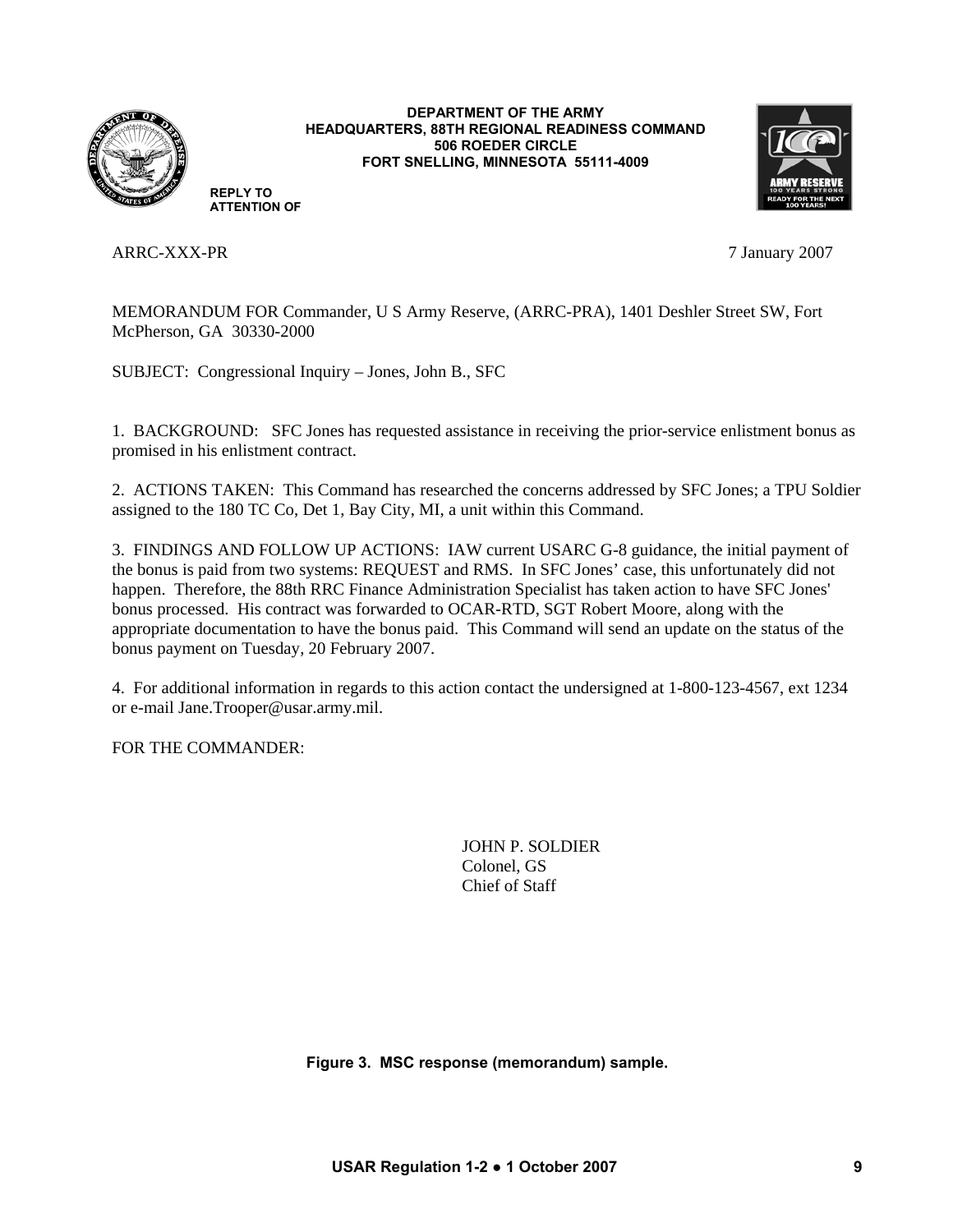

# **DEPARTMENT OF THE ARMY HEADQUARTERS, UNITED STATES ARMY RESERVE COMMAND 1401 DESHLER STREET SW FORT MCPHERSON, GA 30330-2000**



February 5, 2007

**REPLY TO ATTENTION OF**

Deputy Chief of Staff, G-1

 Honorable Jim Cooper Representative in Congress 706 Church Street Suite 101 Nashville, Tennessee 37203

Dear Mr. Cooper:

 This is in response to your January 12, 2007, inquiry on behalf of Sergeant Fred K. Smith regarding his reenlistment and reassignment in the Army Reserve.

 Sergeant Smith met all requirements for reenlistment eligibility and his contract has been extended. At his request, he was reassigned to an Army Reserve unit closer to his home. A copy of his reassignment order is enclosed for your information.

I trust this information is of assistance.

Sincerely,

John P. Soldier Colonel, US Army Deputy Chief of Staff, G-1

Enclosure

Copy Furnished:

 Office of the Secretary of the Army, Chief, Legislative Liaison (OCLL#: 70312022/Smith) Commander, 88th Regional Readiness Command (Code 04M)

# **Figure 4. USAR final response (civilian style letter) sample.**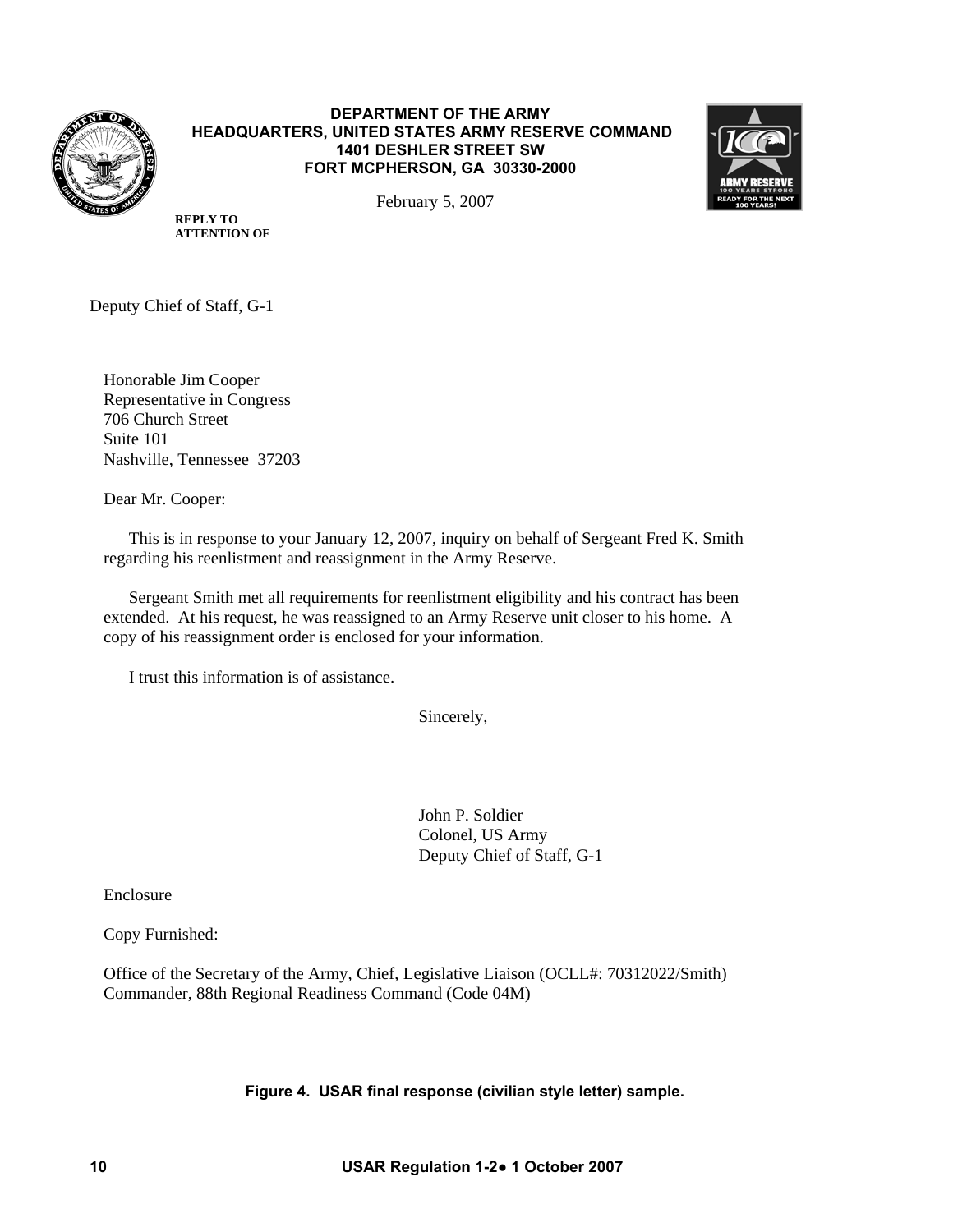# **APPENDIX A Preparation Guidance for Responses**

# **A-1. Practices to follow**

a. Use acceptable documentation in preparing responses. This includes:

(1) Memorandum(s) from the subordinate command(s) with FTC signature.

(2) Conversation Record or signed and dated Memorandum for Record (MFR).

(3) Photo copies of official documents.

 (4) The title of the person who will be taking action, or who has taken action, if known (e.g., investigating officer, unit administrator, unit commander, chaplain).

 (5) Level of command. If it is not clear exactly which individual will take the action, state what action will be taken, or has been taken (e.g., the Soldier's unit, the battalion, and the MSC).

 b. State the current unit of assignment and the Soldier's status (e.g., "Troop Program Unit Soldier assigned to Company A, 499th Engineer, Any town, USA..," "was assigned to this command from 2003 until March 2006 at which time he transferred to the Army National Guard," or "was reassigned to the Individual Ready Reserve, St. Louis, Missouri, on...").

 c. When the matter under consideration requires contact with the Soldier making the complaint before a reply to the inquiry can be made, ensure the Soldier is contacted to resolve his/her issue.

d. Provide reassignment/transfer/discharge orders if Soldier is no longer assigned to MSC.

e. Include exact dollar amounts and dates the payment(s) was, or will be, made.

 f. Admit errors if we (the Army) made them (e.g., "His unit erroneously listed SSG Jones as being absent...his unit of assignment corrected his records and he was paid on...").

g. Use the active voice.

h. Keep all supporting documentation, (e.g., coordination within the command).

 i. Provide information on possible courses of action available to the individual in cases where further action on our part is not forthcoming (e.g., "SSG Jones may appeal this decision to the Army Review Boards Agency, St. Louis, Missouri." "The Department of Veterans Affairs may be able to provide information on other benefits...").

 j. Provide points of contact or suggest options available to the individual (e.g., "SGT Clark's unit of assignment can provide him with instructions on how to fill out the proper forms," or "She can request a copy of her records by writing...").

 k. Acknowledge the fact when it is apparent that an individual within the command has been derelict in his/her duties. State the corrective action that was taken (e.g., "the individual was counseled concerning"… or "follow-up inspections have been scheduled to ensure that these errors do not occur again.")

l. Contact this Headquarters if there is any question regarding the appropriateness of the response.

 m. Use one of these recommended statements as the last paragraph of the response: "I trust this information is of assistance" or "Although my response cannot be favorable, I trust this information is of assistance."

n. Ensure all correspondence to Soldiers is properly dated in accordance with AR 25-50.

 o. File all Congressional correspondence in ARIMS record number 1-20e, Congressional Correspondence. Use case number, name, or other unique identifying title as a sub-title.

#### **A-2. Practices to avoid**

a. Avoid using the following *documentation* when *responding* to congressional and special inquiries:

- (1) Routing and Transmittal Slips (OF 41), or locally produced buck slips.
- (2) Memorandum of Call (SF 63), except to indicate that a call had been received.
- (3) Other undated/unsigned documents.

 b. Avoid the use of third party names, i.e., persons who could be involved in the issue but who did not contact a Member of Congress themselves, in final responses to Members of Congress. An exception to the use of third party names is if the response provides a point of contact outside of this Command who can provide services needed by the Soldier to resolve the issue and the Soldier is no longer a member of the Command or does not have access to the information through his/her unit of assignment. Responses will only include the duty title or position (e.g., unit first sergeant, company commander, chaplain, and unit administrator). Names **should be used,** if relevant, in supporting documentation submitted by units, MSC, or staff agencies that is submitted to the USAR for use in preparing final response. These documents will remain as back-up documentation in the case file but names will not be released.

 c. Avoid statements containing assumptions about an individual's beliefs, attitudes, opinions, or motives. Stick to facts, avoid: "She does not understand," "She is uncooperative," "He thinks he is being mistreated," "She believes she is better than the other candidates," instead use: "She stated that" or "... in her written response she indicated....."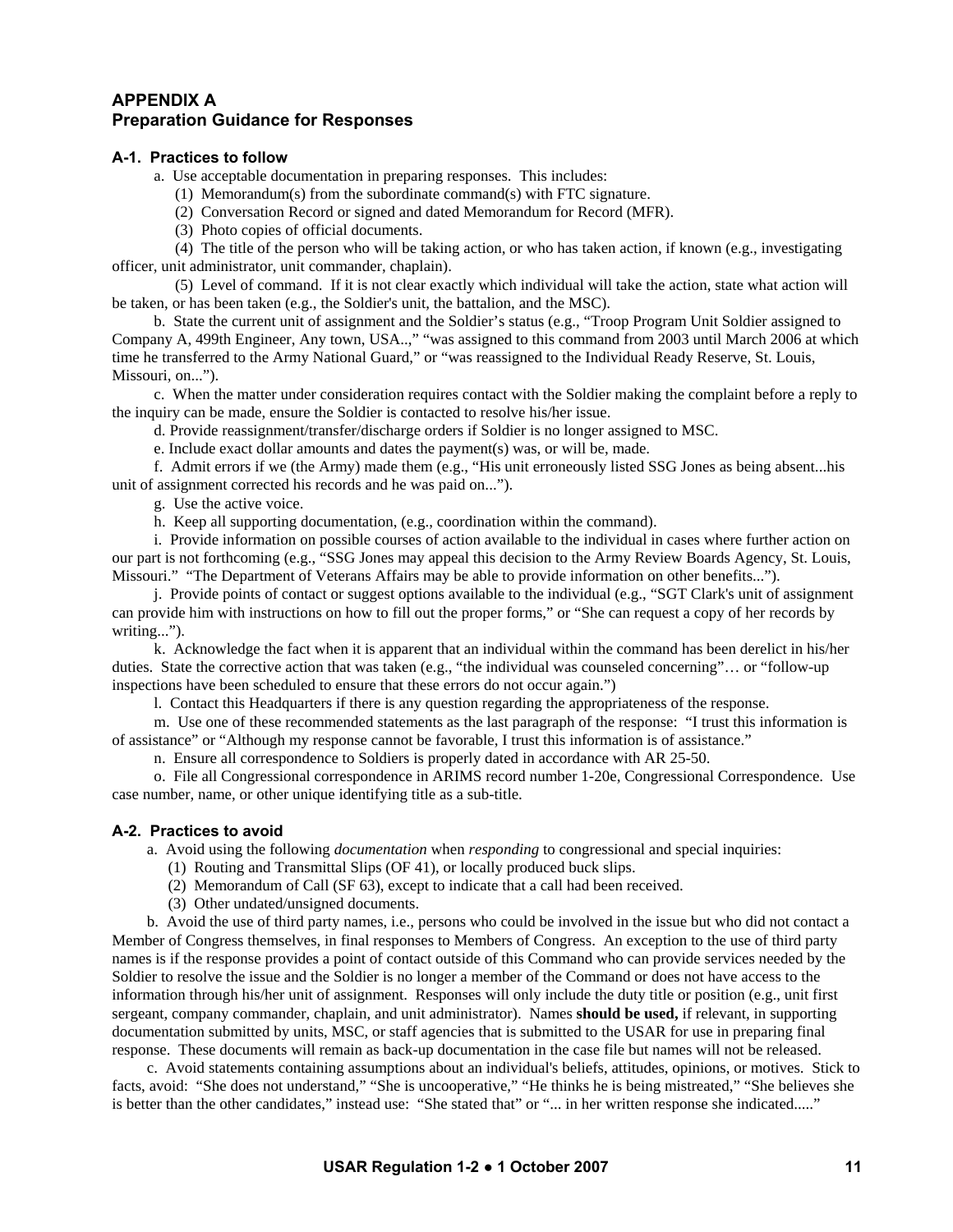d. Avoid casting disparaging remarks or value judgments on the constituent, (e.g., "...his poor performance..." or "... her disregard for safety"; "she was totally disrespectful…"). Instead, deal with outcomes of the decision making process, (e.g., "The command investigated the situation and determined that the punishment was justified;" or "The commander's decision to relieve SGT Smith was reviewed by the EOA who determined that..." or "The line of duty investigation concluded that the injury was not caused by…").

 e. Avoid the assumption, indicating that certain actions will be taken at appropriate level, (e.g., "The unit should be resubmitting the paperwork…"). Instead, indicate what action the agency was directed to do or what the command writing the response will do, (e.g., "The MSC directed the 125th Bath Company to resubmit the paperwork," and the date action will be completed.)

f. Avoid the release of any information about Soldiers that may be a violation of the Privacy Act (AR 340-21).

 g. Avoid telling the Congressperson what the Soldier *should* do, (e.g., "SSG Jones should contact his unit..."). Instead relate his/her options or indicate that the Army has provided information on the available options, (e.g., "SSG Jones may appeal the decision by writing to..." or "SSG Jones has been contacted via telephone and his options have been explained to him.")

 h. Avoid stating in advance what specific action the Army may take to correct an error or resolve an issue if the decision has not yet been finalized unless the appropriate action is specified in a regulation. Instead state "upon final review of the case by the approving authority, appropriate action will be taken."

i. Avoid stating or implying that the Congressperson should or should not take any action.

j. **DO NOT** mail, fax, or e-mail, the original inquiry/supporting documentation back to the USAR HQs with the MSC's response.

#### **A-3. Special Cases**

 a**.** *Duplicate inquiries*. Sometimes other Members of Congress will inquire about the same situation. Each Member of Congress will be provided a separate final response from G-1. Any duplicate inquiry will be crossreferenced and will normally not be tasked to the MSC unless different questions are asked. The MSC will be provided a copy of all responses. If at all possible, Members of Congress will be provided similar answers to similar inquiries.

 b. *Previous inquiries regarding the same constituent*. Follow-up inquiries by the same Member of Congress received more than 30 days after the close out date of previous congressional (e.g., the signed letter date) will be treated as new inquiries because the Soldier's status is likely to have changed, new events may have occurred, and new questions may have been raised by the Member of Congress.

 c. *Direct inquiry to MSC*. The MSCs will notify the G-1, Congressional Program Coordinator, of any direct inquiries received from Members of Congress, for logging and appropriate tasking.

*d. Commanding General response*. Commanding Generals may respond directly to Members of Congress if the request was sent directly to that command. In such cases, the MSC final response will be cleared by the G-1 (via **email or** faxed copy) prior to dispatch to the Member of Congress. This authority may not be delegated below the MSC level. Only the MSC commanding general, deputy commanding general, chief of staff, or command executive officer, will sign responses to Members of Congress. Information copies of such responses will be sent to the G-1 for forwarding to OCLL.

 e. *Presidential/other special inquiries.* Presidential or other special inquiries may request a response directly to the individual. In such cases, a letter format will be used and an introductory statement will state, "Thank you for your communication of *DATE*, to President *CURRENT*, regarding *ISSUE* by the Army Reserve. Your letter was referred to me as my responsibilities include Reserve personnel policies within the Department of the Army." Copies will be provided to the MSC and to OCAR SACO. In some cases, MSCs may be required to submit a response signed by a Colonel (06) or member of the command group. This is true for all presidential inquiries and is possible if the inquiry involves senior officers or NCOs, if issues are highly sensitive, or if the initial response from the command was inadequate. The requirements regarding signatures may also be imposed to preclude the possibility that the person preparing the response might be personally involved and would not be in a position to review the issue objectively and prepare an unbiased response.

#### **A-4. MSC Congressional Checklist/Guidance**

[] Acknowledge receipt of inquiry via e-mail, facsimile, or telephonically to the USARC.

[] Verify that the soldier is or was a member of the MSC. The MSC or unit can respond to many inquiries even though the Soldier may no longer be in the command, (e.g., non-receipt of pay, promotion, and other issues occurring prior to the Soldier's transfer.) Provide copy of reassignment order to the USARC.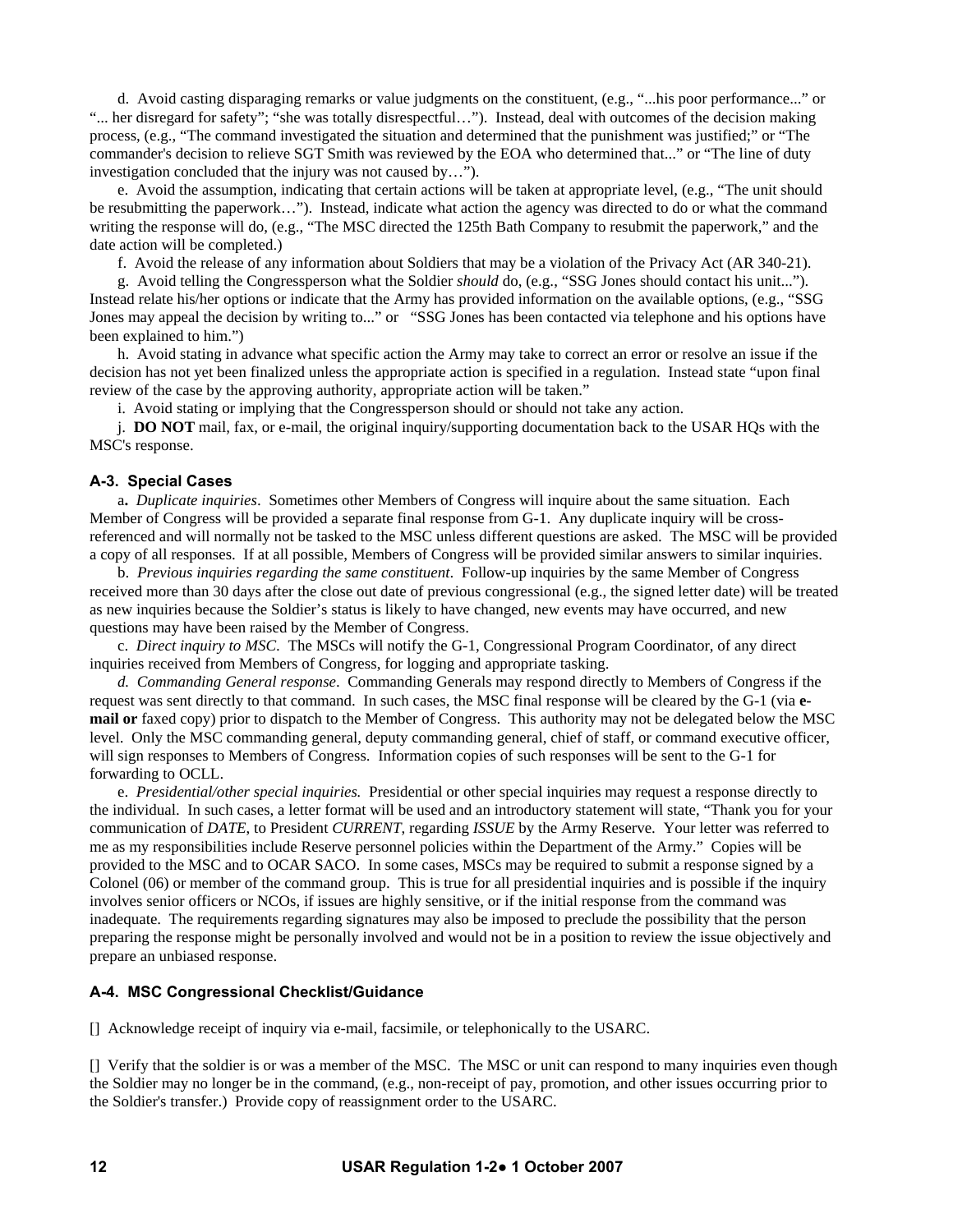[] Notify the USARC and get inquiry transferred to proper command if the Soldier has never been a member of the command.

[] Identify current and/or former unit(s) of assignment.

[] Notify the MSC Command Group of inquiry (follow local MSC procedures).

[] Notify unit and intermediate commanders telephonically and direct them to contact the Soldier to resolve the issue at the lowest level possible.

[] Task either unit or the MSC staff agency able to provide documentation and/or information concerning the issue(s) addressed.

[] Notify the MSC IG in cases involving charges of misconduct, fraud, waste, or abuse.

[] Notify the MSC EO Adviser in cases involving charges of sexual harassment or racial discrimination.

[] Assemble and review all documents to include:

- + Payroll documents
- + Unit attendance records
- + Orders
- + Medical records
- + Officer Evaluation Report/Noncommissioned Officer Evaluation Report
- + Statements/Memoranda for Record/Conversation Records
- + Report(s) of Investigation

[] Review facts and prepare memorandum with FOR THE COMMANDER signature containing a response that represents the commanding general's position/statement on this inquiry. Follow the guidance listed below (e-mail response is preferred, or fax to USARC and mail extensive supporting documentation). At a minimum, the memorandum must address the following:

 + Brief history of the situation in cases where it is not apparent from the inquiry itself, (e.g., additional background facts bearing on the situation).

 + An independent review of a subordinate command's response to ensure clarity and that all issues are addressed. Use the fundamental elements of "who, what, when, where, and how."

 + Specific actions taken by the unit, (e.g., counseling, steps taken to improve communications, change of procedures, additional training).

 + Specific actions taken by the MSC, (e.g., direct unit to take specific corrective action, provide assistance, amend or issue orders, take actions to prevent recurrence).

+ Findings and follow-up actions.

+ A point of contact and telephone number.

*Note: As a reminder, DO NOT send, fax, or e-mail, the original inquiry and USARC memorandum back to the USARC with MSC response.* 

[] Respond to all follow-up telephonic or e-mail requests for clarification or additional information.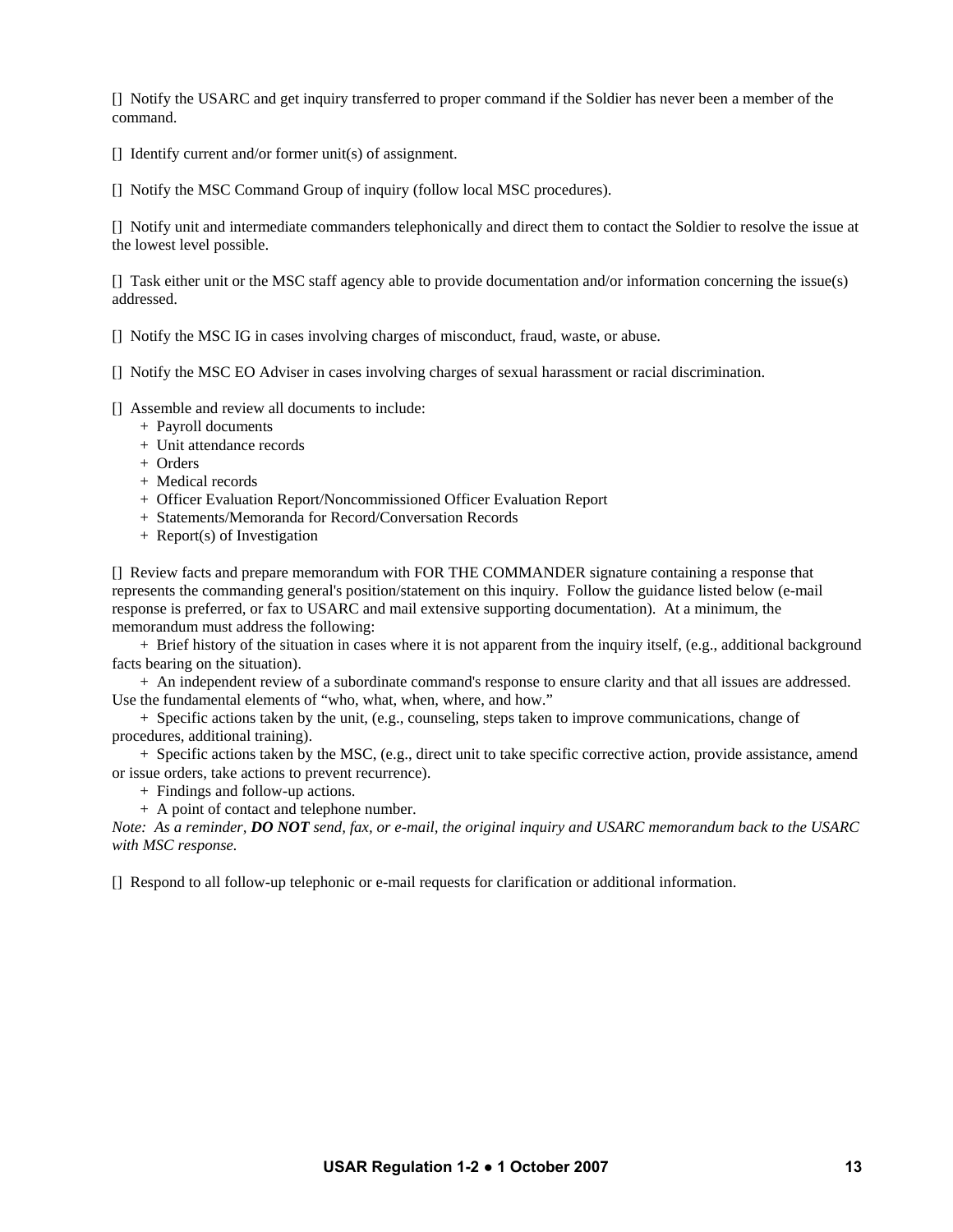# **GLOSSARY**

*Section I*  **Abbreviations** 

**CPC**  Congressional Program Coordinator

**DCS, G-1**  Deputy Chief of Staff, G-1

**DOD**  Department of Defense

**EO**  Equal Opportunity

**EOA**  Equal Opportunity Advisor

**FTC**  For the Commander

**HQDA**  Headquarters Department of the Army

**IG**  Inspector General

**ARIMS**  Army Records Information Management System

**MSC**  Major Subordinate Command

**NCO**  Noncommissioned Officer

**OCAR**  Office of the Chief, Army Reserve

**OCAR SACO**  Office of the Chief, Army Reserve, Special Actions Control Officer

**OCLL**  Office of the Chief, Legislative Liaison

**OF**  Optional Form

**SF**  Standard Form

**USAR**  US Army Reserve

**USARC**  US Army Reserve Command